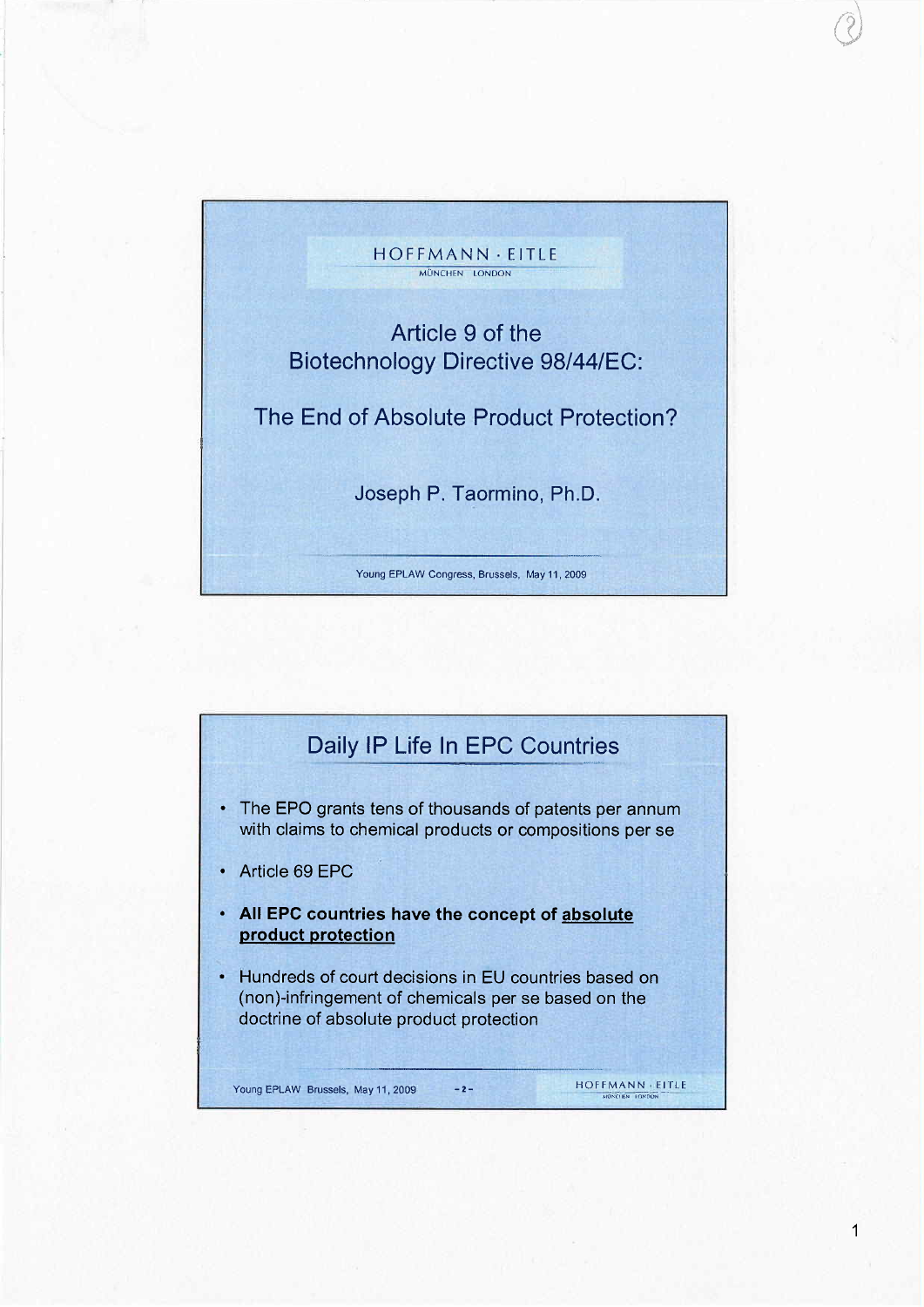

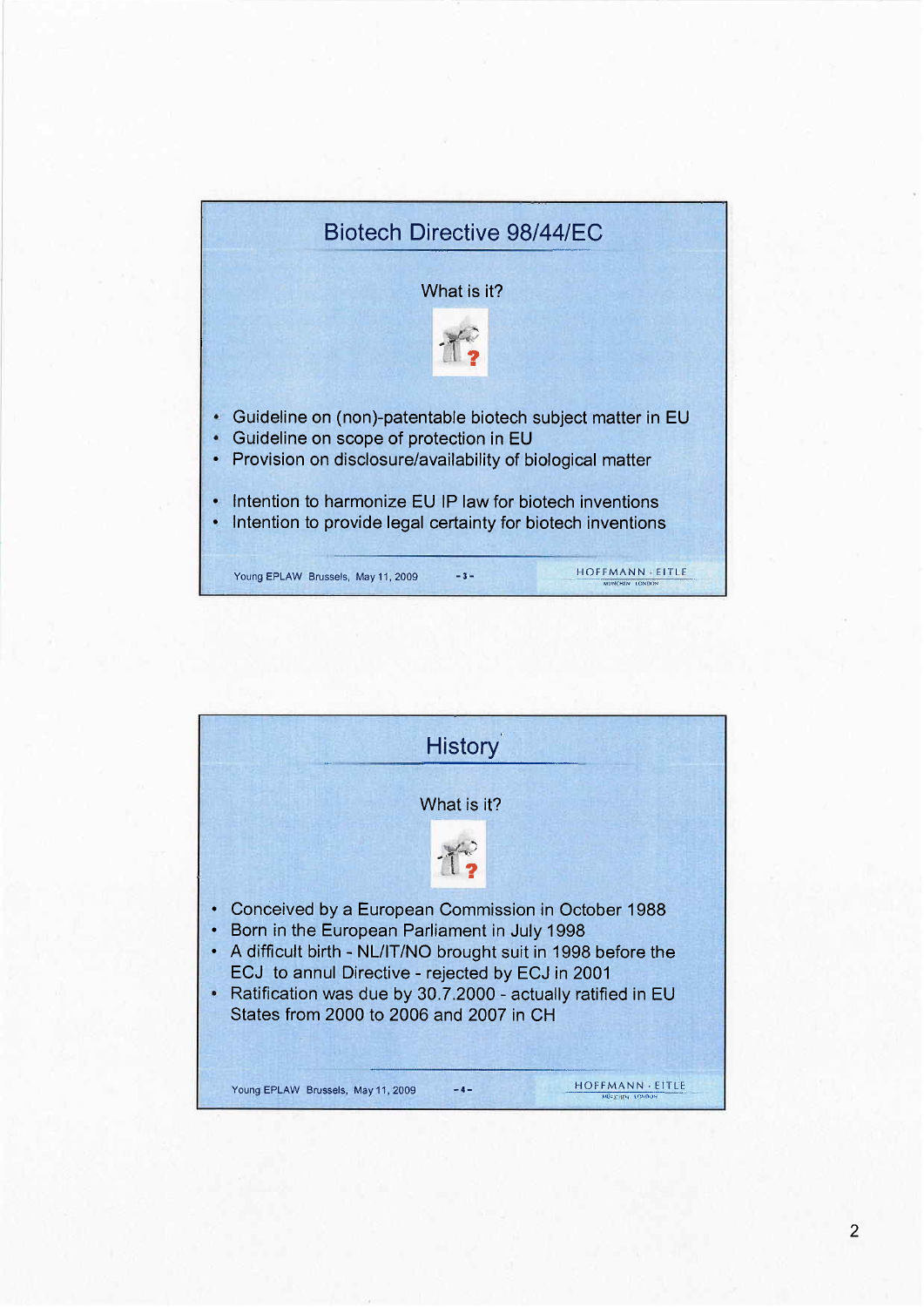

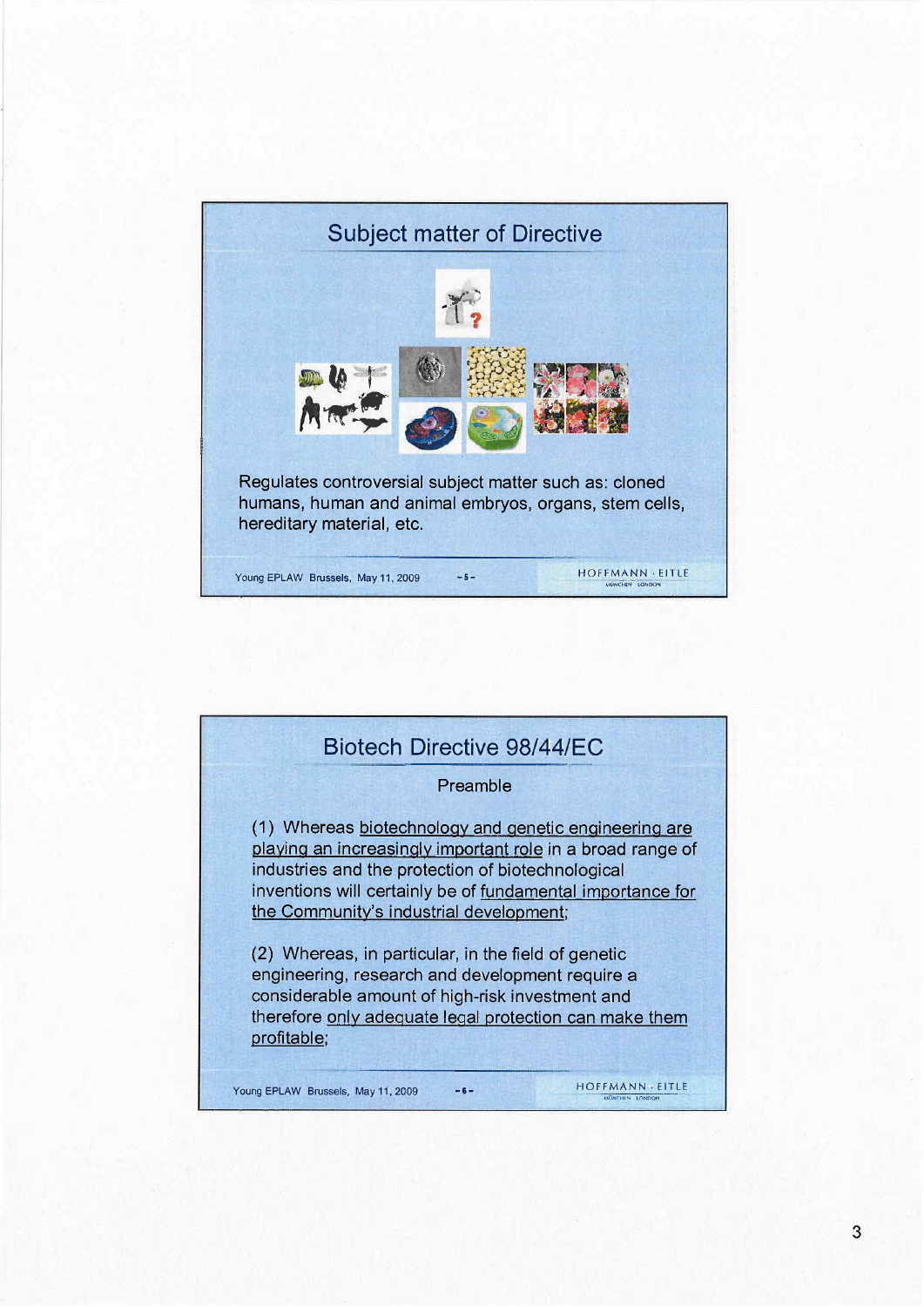## Biotech Directive 98/44/EC Preamble (3) Whereas effective and harmonized protection throughout the Member States is essential in order to maintain and encourage investment in the field of biotechnology; (5) Whereas, differences exist in the legal protection of biotechnological inventions offered by the laws and practices of the different Member States; whereas such differences could create barriers to trade and hence impede the proper functioning of the internal market; Young EPLAW Brussels, May 11, 2009 -7- HOFFMANN , EITLE MUNCHEN LONDON

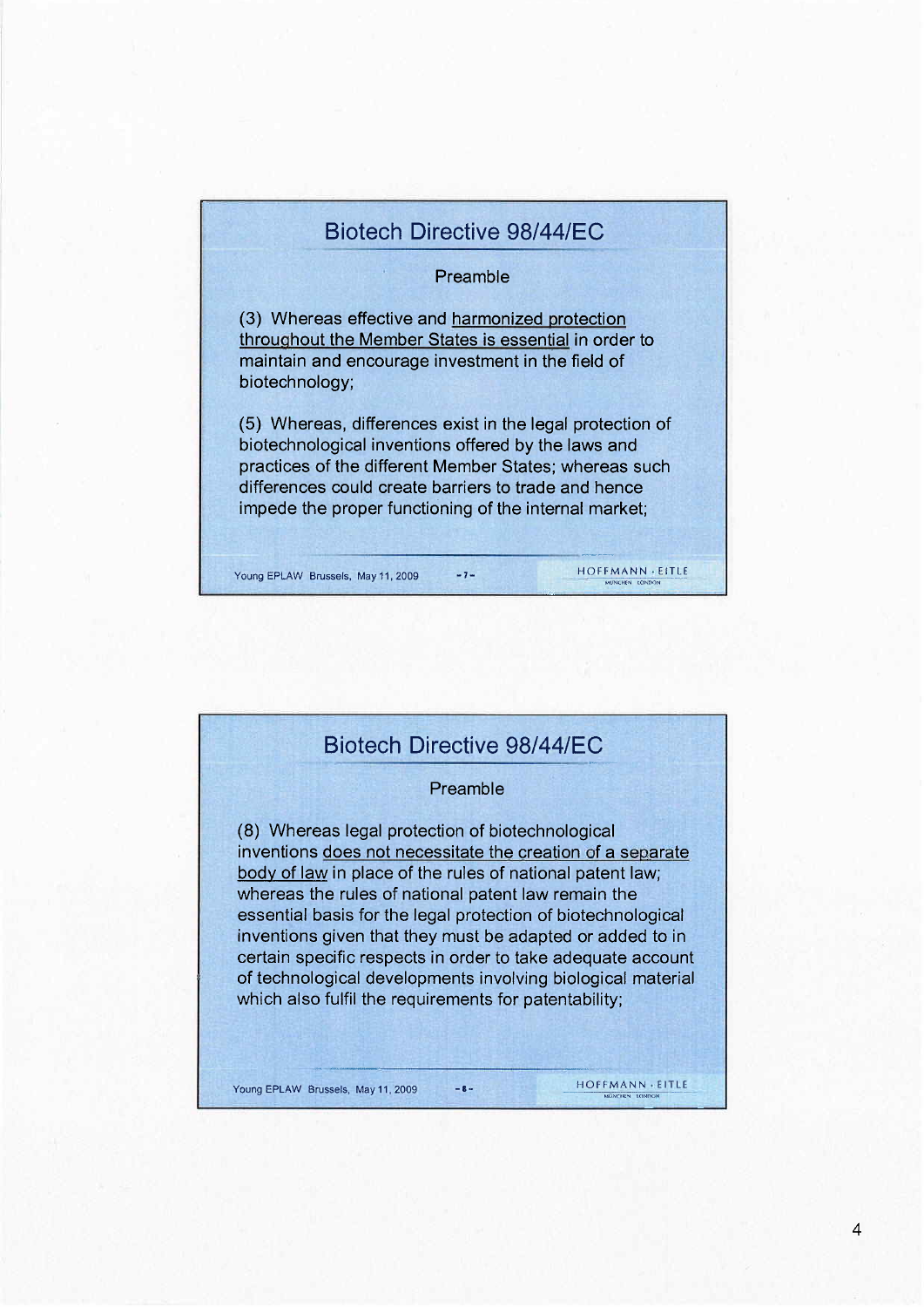## Biotech Directive 98/44/EC

(15) Whereas no prohibition or exclusion exists in national or European patent law which precludes a priori the patentability of biological matter;

(22) Whereas the discussion on the patentability of sequences or partial sequences of genes is controversial; whereas, according to this Directive, the granting of a patent for inventions which concern such sequences or partial sequences should be subject to the same criteria of patentability as in all other areas of technology: novelty, inventive step and industrial application; whereas the industrial application of a sequence or partial sequence must be disclosed in the patent application as filed;

Young EPLAW Brussels, May 11, 2009 -9- HOFFMANN EITLE

## Biotech Directive 98/44/FC (46) Whereas, in view of the fact that the function of a patent is to reward the inventor for his creative efforts by granting an exclusive but time-bound right, and thereby encourage inventive activities, the holder of the patent should be entitled to prohibit the use of patented selfreproducing material in situations analogous to those where it would be permitted to prohibit the use of patented, non-self-reproducing products, that is to say the production of the patented product itself;

Young EPLAW Brussels, May 11, 2009 -10- MOFFMANN - EITLE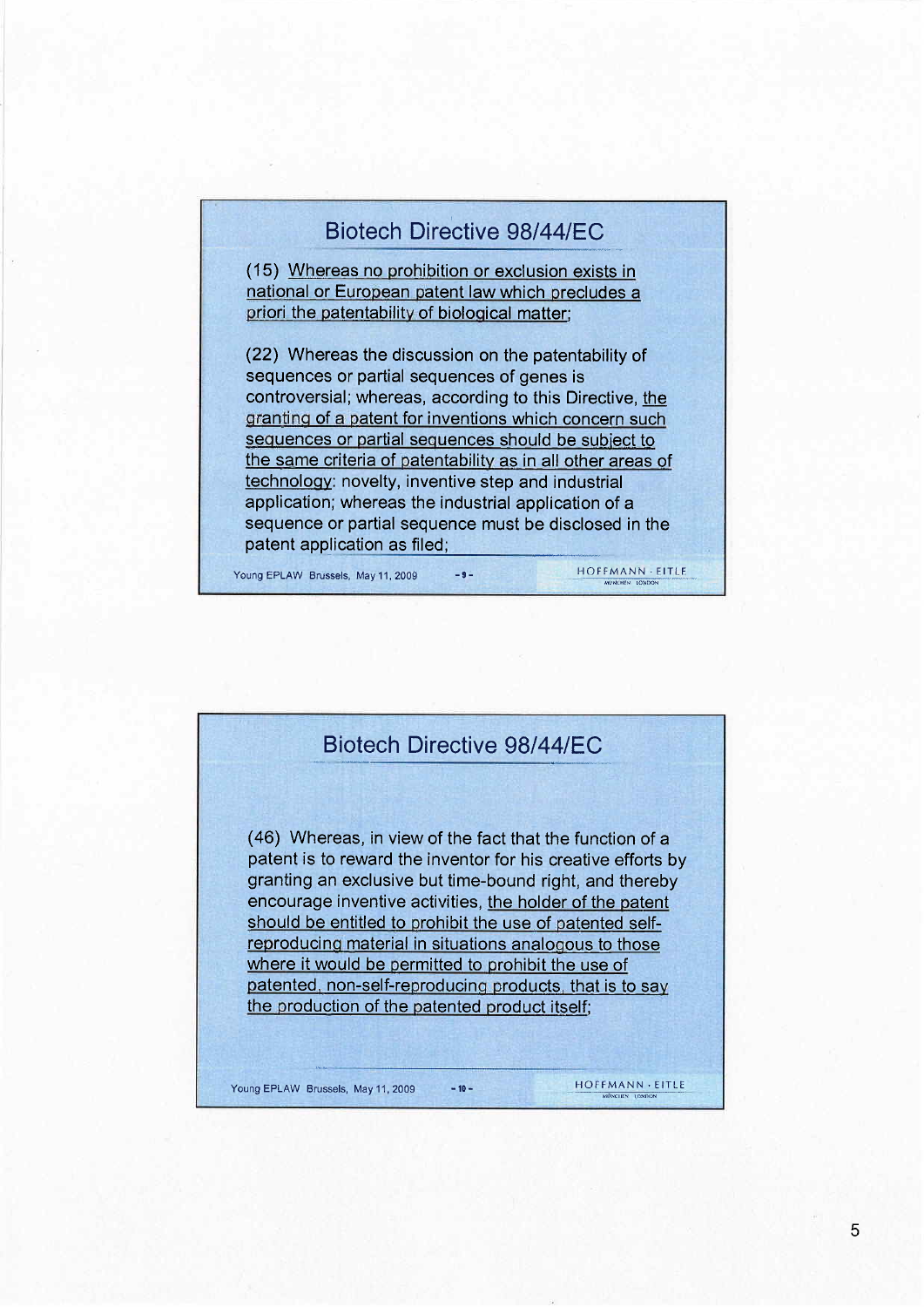## Biotech Directive 98/44/EC Article 1 1. Member States shall protect biotechnological inventions under national patent law. They shall, if necessary, adjust their national patent law to take account of the provisions of this Directive. Article 2 1. For the purposes of this Directive, (a) "biological material" means any material containing genetic information and capable of reproducing itself or being reproduced in a biological system; Young EPLAW Brussels, May 11, 2009 -11- HOFFMANN , EITLE

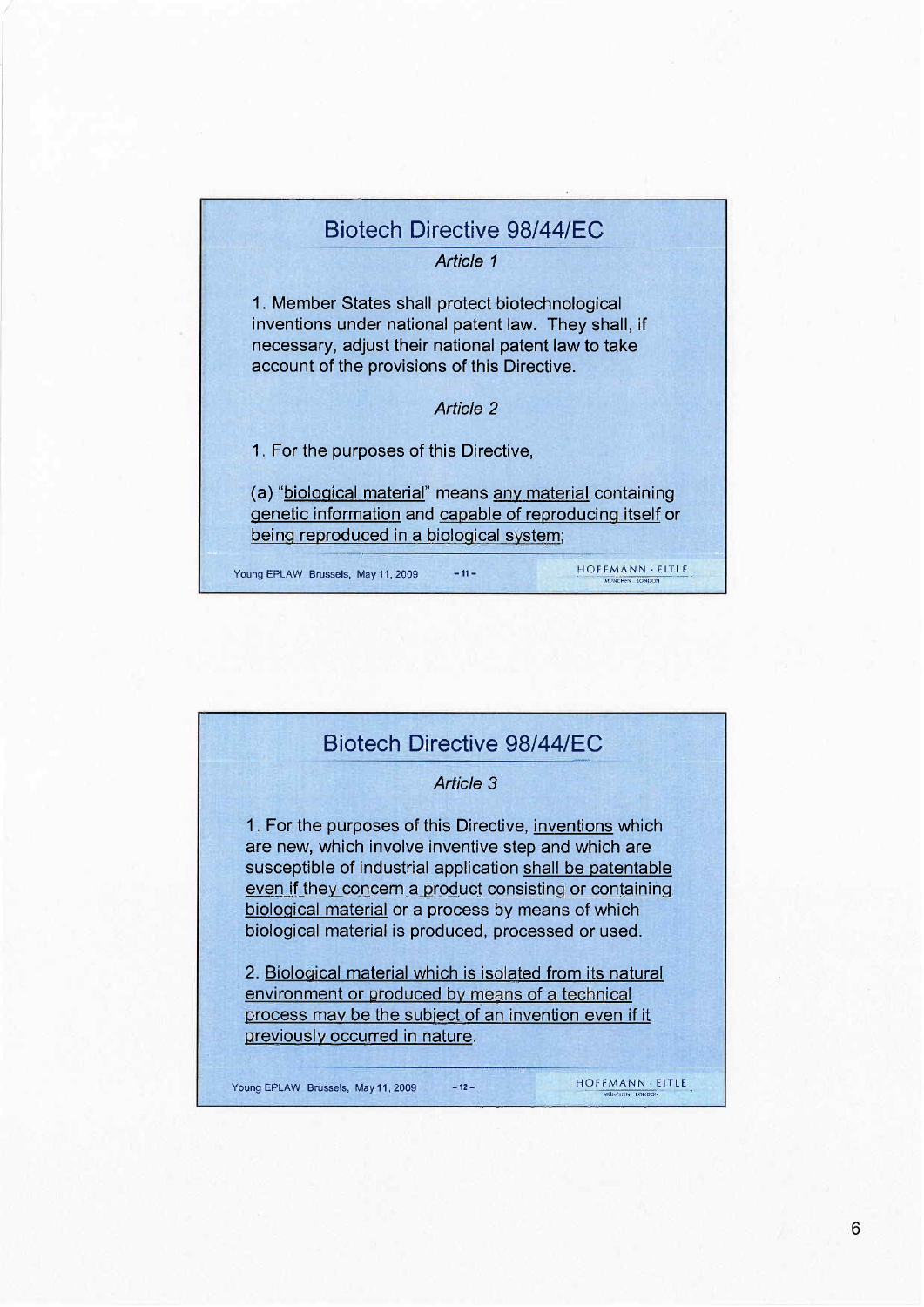